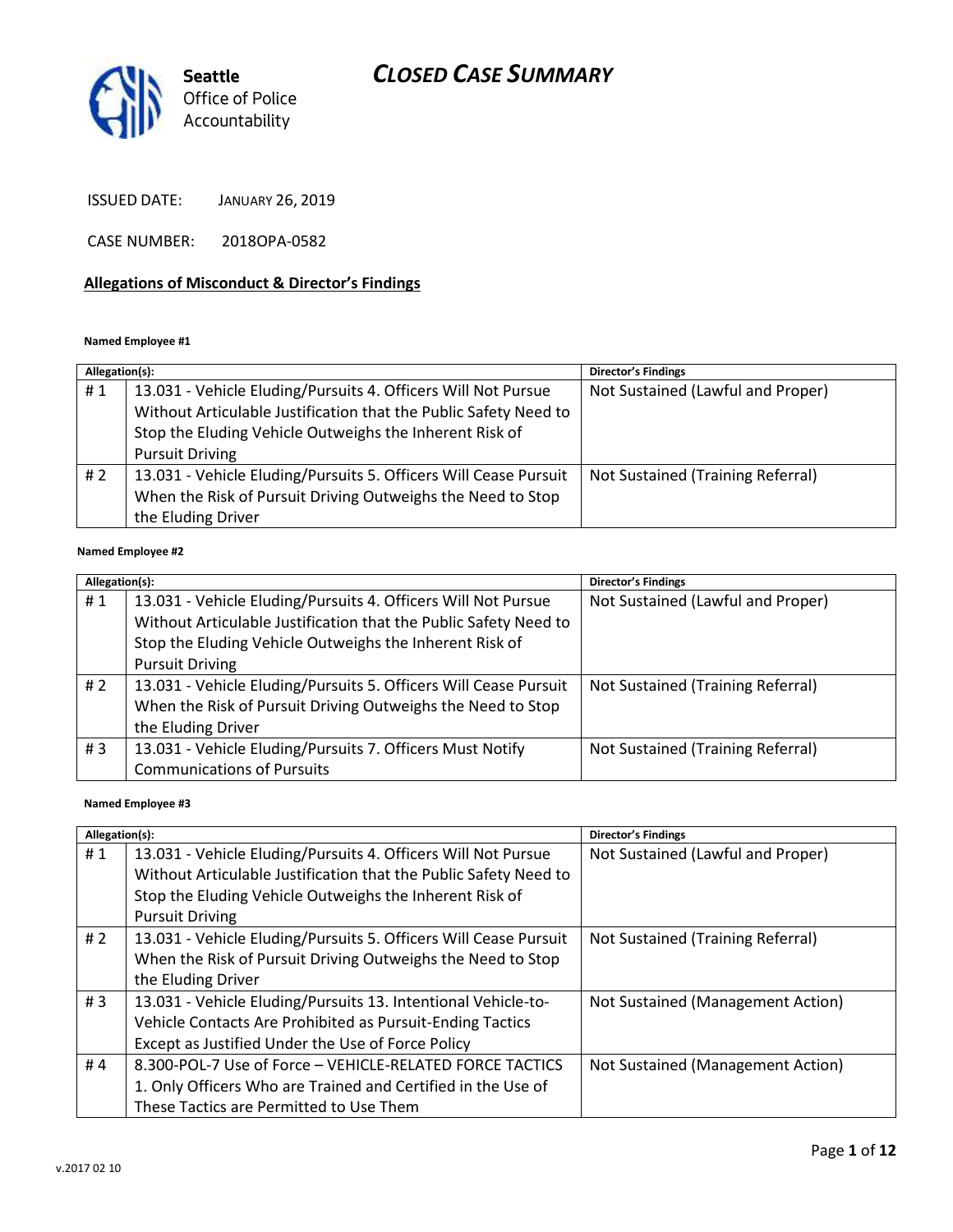

**Seattle** *Office of Police Accountability*

## *CLOSE CASE SUMMARY*

OPA CASE NUMBER: 2018OPA-0582

| # 5 | Force - Use 8.300-POL-7 Use of Force - VEHICLE-RELATED        | Not Sustained (Training Referral) |
|-----|---------------------------------------------------------------|-----------------------------------|
|     | FORCE TACTICS 4. Officers Will Use Vehicle-Related Force      |                                   |
|     | Tactics Only When Objectively Reasonable.                     |                                   |
| # 6 | 16.090 - In-Car and Body-Worn Video 5. Employees Recording    | Not Sustained (Training Referral) |
|     | Police Activity b. When Employees Record Activity             |                                   |
| #7  | 16.090 - In-Car and Body-Worn Video 7. Employees Will         | Not Sustained (Training Referral) |
|     | Document the Existence of Video or Reason for Lack of Video   |                                   |
| # 8 | 8.200 - Using Force 1. Use of Force: When Authorized          | Not Sustained (Training Referral) |
| #9  | 13.010 - Collisions Involving Department Vehicles 2. Officers | Not Sustained (Lawful and Proper) |
|     | Shall Document All Collisions Involving Department Employees  |                                   |
| #10 | 13.010-TSK-1 Department Employee Involved in a Collision      | Not Sustained (Lawful and Proper) |

#### **Named Employee #4**

| Allegation(s): |                                                                  | <b>Director's Findings</b>        |
|----------------|------------------------------------------------------------------|-----------------------------------|
| #1             | 16.090 - In-Car and Body-Worn Video 5. Employees Recording       | Not Sustained (Training Referral) |
|                | Police Activity b. When Employees Record Activity                |                                   |
| # 2            | 16.090 - In-Car and Body-Worn Video 7. Employees Will            | Not Sustained (Training Referral) |
|                | Document the Existence of Video or Reason for Lack of Video      |                                   |
| #3             | 5.002 - Responsibilities of Employees Concerning Alleged         | Not Sustained (Lawful and Proper) |
|                | Policy Violations 6. Employees Will Report Alleged Violations    |                                   |
| #4             | 13.031 - Vehicle Eluding/Pursuits 4. Officers Will Not Pursue    | Not Sustained (Lawful and Proper) |
|                | Without Articulable Justification that the Public Safety Need to |                                   |
|                | Stop the Eluding Vehicle Outweighs the Inherent Risk of          |                                   |
|                | <b>Pursuit Driving</b>                                           |                                   |

#### **Named Employee #5**

| Allegation(s): |                                                                 | <b>Director's Findings</b>        |
|----------------|-----------------------------------------------------------------|-----------------------------------|
| #1             | 8.400 - Use of Force Reporting and Investigation 3. The         | Not Sustained (Lawful and Proper) |
|                | Sergeant Will Review the Incident and Do One of the             |                                   |
|                | Following:                                                      |                                   |
| # 2            | 13.010 - Collisions Involving Department Vehicles 13.010-TSK-   | Not Sustained (Lawful and Proper) |
|                | 3 Patrol or Traffic Sergeant Investigating an Employee-Involved |                                   |
|                | Collision                                                       |                                   |

#### *This Closed Case Summary (CCS) represents the opinion of the OPA Director regarding the misconduct alleged and therefore sections are written in the first person.*

#### **EXECUTIVE SUMMARY:**

The Complainant alleged that the Named Employees engaged in an unsafe pursuit in a residential neighborhood, which involved using a roadblock and resulted in a collision. It was further alleged that Named Employee #5 failed to properly investigate the collision.

#### **ADMINISTRATIVE NOTE:**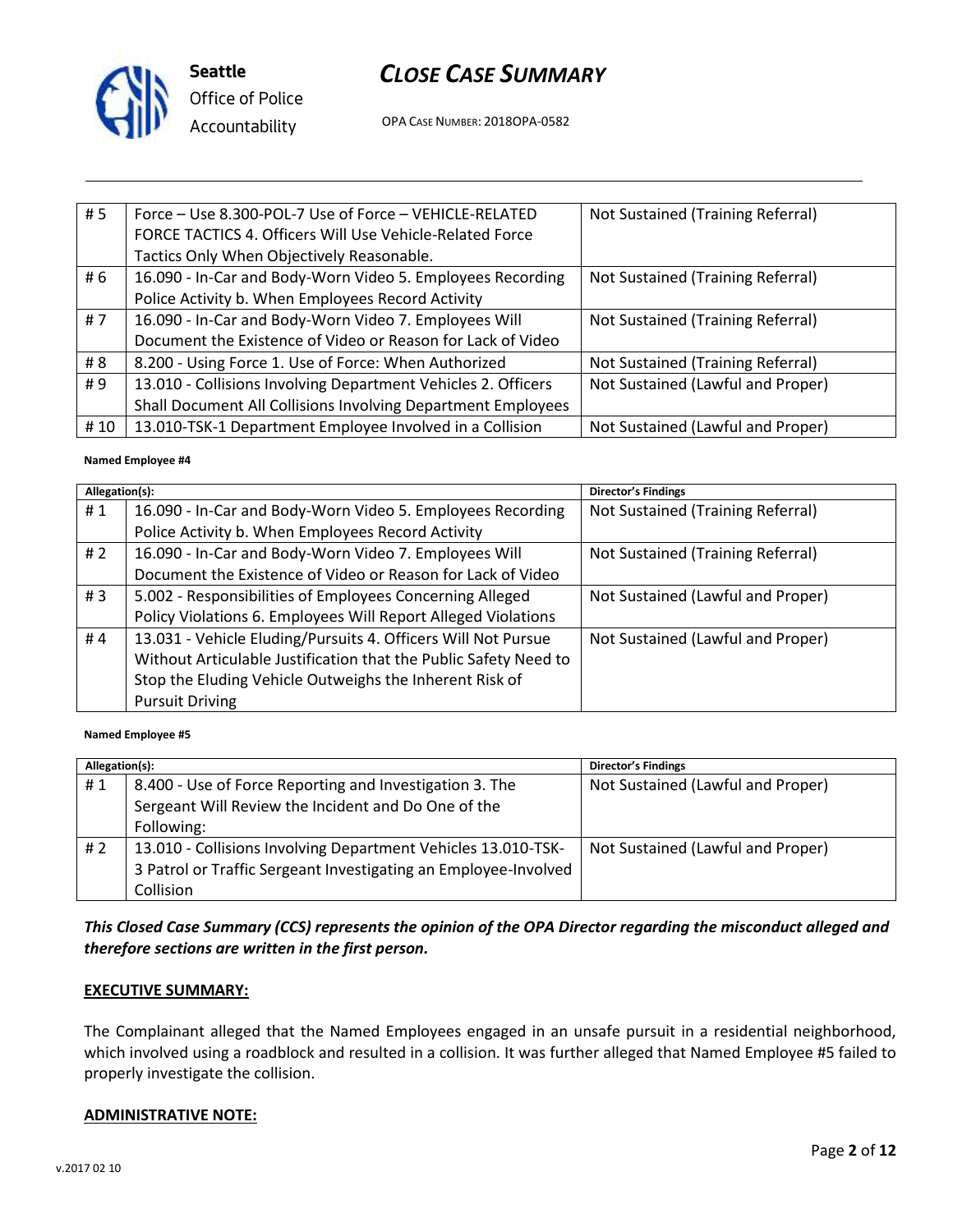

**Seattle** *Office of Police Accountability*

## *CLOSE CASE SUMMARY*

OPA CASE NUMBER: 2018OPA-0582

In evaluating this case, OPA used the versions of the applicable policies that were in force at the time of the incident. Those policies have changed in both numbering and content since that time.

### **STATEMENT OF FACTS:**

Named Employee #2 (NE#2) responded to an assault call in North Seattle. A female victim was identified. She was bleeding from her mouth and appeared to have injuries to her lips, tongue and teeth. The victim asserted that she had been assaulted by the Subject. NE#2 obtained a description of both the Subject and the Subject's car. NE#1 provided those descriptions over the radio. NE#1 heard this information and, shortly thereafter, saw a car with a person in the passenger seat that matched the descriptions. NE#1 drove past the car so as not to cause them to flee and broadcasted the car's location. NE#2 then arrived at the scene and attempted to effectuate a traffic stop of the car by turning on his emergency lights and siren. The car quickly accelerated towards NE#2 and appeared, in the officers' perspective, to attempt to ram NE#2's vehicle. NE#2 stated over the radio that the Subject car had just tried to ram him. The Subject car drove westbound and both NE#1 and NE#2 engaged in a pursuit, with NE#2 as the lead vehicle.

As required by policy, NE#1 called out information concerning the nature and progress of the pursuit; however, as later noted by the Precinct Captain in his review, some of that information – most notably, the pursing officers' speeds – was largely understated and, thus, inaccurate. NE#1 and NE#2 pursued the Subject car for multiple blocks. Named Employee #3 (NE#3) and Named Employee #4 (NE#4), who were together in the same patrol vehicle, were paralleling the pursuit and listening to the updates over the radio. They decided to try to cut the Subject car off. NE#3, who was driving, pulled his vehicle partially across NW 80<sup>th</sup> Street (at the intersection of 9<sup>th</sup> Avenue), blocking off much of the road but leaving room for vehicle egress. NE#3 stated that his plan was to cause the Subject car to stop. However, the Subject car did not do so and served around the patrol vehicle almost hitting it. NE#2 also stopped just short of NE#3's and NE#4's patrol vehicle, nearly striking it. NE#1 pulled around and became the lead unit in the pursuit. NE#1 continued to follow the Subject car.

During the pursuit, Named Employee #5 (NE#5) was the primary supervisor. NE#5 monitored the pursuit over the radio. Shortly after the near collisions with NE#3's and NE#4's patrol vehicle, NE#5 terminated the pursuit. Once the pursuit was terminated, all of the involved officers disengaged.

The pursuit lasted for just under five minutes before it was terminated. The pursuit proceeded through residential neighborhoods. The streets in those neighborhoods had cars parked on each side, but there appeared to be few pedestrians in the near vicinity of the pursuit (OPA saw only one captured on Department video). The Subject car drove at high speeds, passing through red lights and intersections without stopping and almost causing several collisions. NE#1 and NE#2 cleared some lights and intersections, but not all. NE#1's speed hovered at around 50 mph. NE#2 drove at similar speeds, though he reached a high speed of 66 mph. NE#3 and NE#4 drove at faster speeds than NE#1 and NE#2, at one point hitting 75 mph while in a residential neighborhood.

The involved officers reported their actions in Blue Team Vehicle Pursuit entries. NE#5 reviewed those reports and found the pursuit to have been within policy. She counseled NE#2 concerning passing a car on the right. NE#5 also identified the use of potential roadblock by NE#3 as problematic. She found this maneuver to have been dangerous and while she thought it was primarily a training issue, she referred the use of the potential roadblock to OPA. The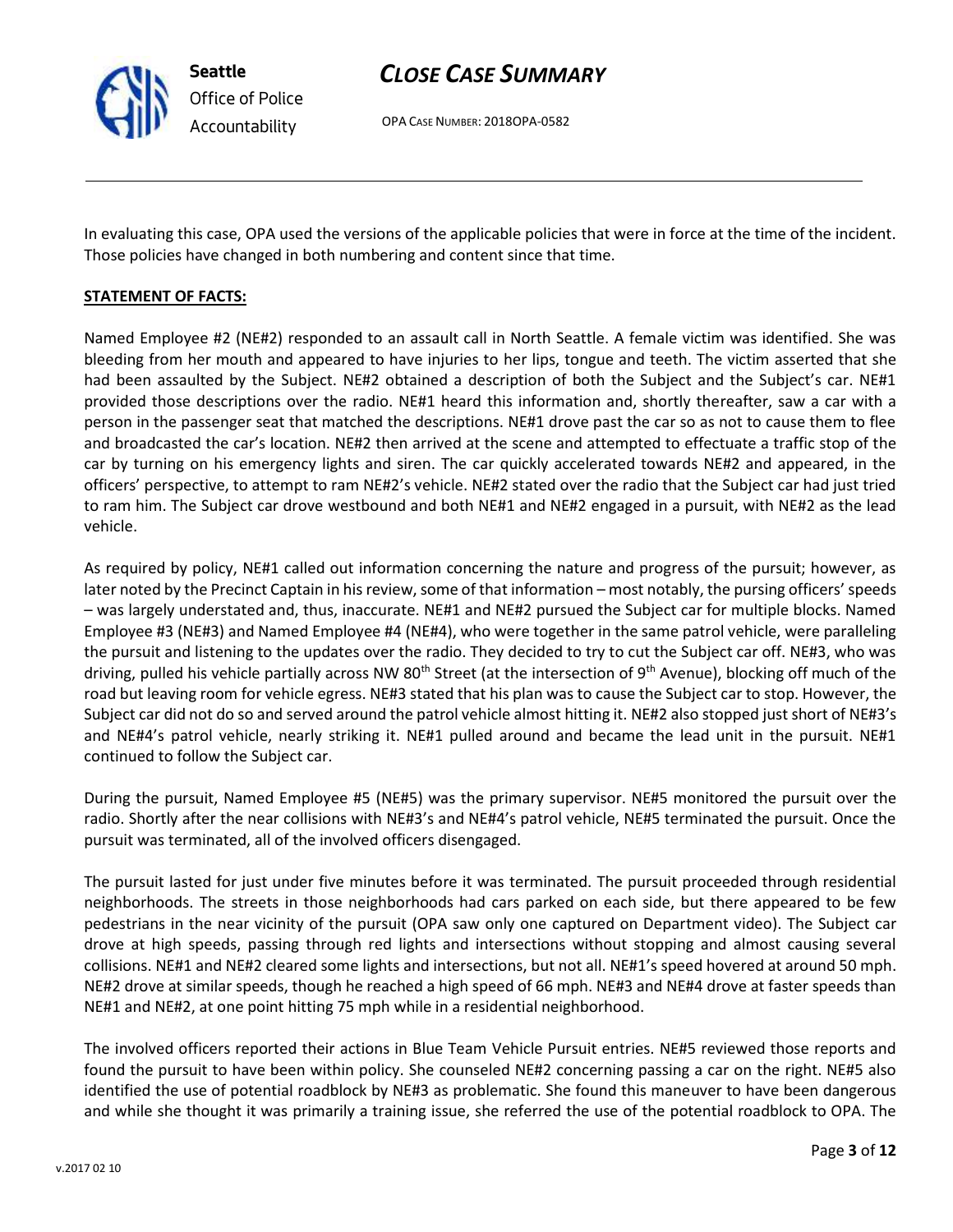



OPA CASE NUMBER: 2018OPA-0582

Watch Lieutenant also found the pursuit to be within policy. The Lieutenant shared NE#5's concerns regarding NE#3's use of his vehicle as a potential roadblock, but stated that he had been informed that if the vehicle did not block the entirety of the road and left room for egress it was technically not a roadblock under policy. The Precinct Captain disagreed with NE#5 and the Lieutenant. He found that the risk of harm caused by both the Subject car and the officers' responsive driving outweighed the need to capture the Subject. The Captain further noted that there were a number of near collisions during the pursuit, including with NE#3's and NE#4's patrol vehicle. He further identified that NE#3's positioning of his vehicle was problematic and risky and approved NE#5's referral of that matter to OPA. Lastly, the Captain identified that the officers' updates concerning the pursuit, ad particularly those concerning their speeds, were not entirely accurate. While the Captain had a number of concerns regarding the pursuit, he believed that the officers' conduct warranted additional retraining, not necessarily discipline.

A community member also complained about the pursuit. She asserted her belief that the officers' conduct was extremely dangerous given that they were driving through a residential neighborhood at high speeds.

#### **ANALYSIS AND CONCLUSIONS:**

#### **Named Employee #1 - Allegations #1**

### *13.031 - Vehicle Eluding/Pursuits 4. Officers Will Not Pursue Without Articulable Justification that the Public Safety Need to Stop the Eluding Vehicle Outweighs the Inherent Risk of Pursuit Driving*

SPD Policy 13.031-POL-4 states that "officers will not pursue without articulable justification that the public safety need to stop the eluding vehicle outweighs the inherent risk of pursuit driving." The policy further instructs that: "The circumstances justifying the decision to pursue an eluding vehicle must be articulable at the time the officer initiates the pursuit." (SPD Policy 13.031-POL-4.) Lastly, the policy provides those scenarios in which a pursuit is not justified.

Based on the totality of the evidence, the pursuit, itself, was justified. The officers were investigating a serious assault of a female victim and had a sufficient basis to believe that the suspect was within the Subject car. Moreover, the officers reasonably perceived that the Subject car attempted to ram NE#2. For these reasons, I recommend that this allegation be Not Sustained – Lawful and Proper as against NE#1, NE#2, NE#3, and NE#4.

Recommended Finding: **Not Sustained (Lawful and Proper)**

#### **Named Employee #1 - Allegation #2**

### *13.031 - Vehicle Eluding/Pursuits 5. Officers Will Cease Pursuit When the Risk of Pursuit Driving Outweighs the Need to Stop the Eluding Driver*

SPD Policy 13.031-POL-5 states that officers will cease a pursuit when the risk of pursuit driving outweighs the need to stop the eluding driver.

Ultimately, I agree with the Precinct Captain that the risk of harm caused by the Subject car and the Named Employees' driving to keep pace outweighed the need to stop and arrest the Subject. The Subject car, and the officers following it, drove in excess of 50 mph during the majority of the pursuit and while driving through residential neighborhoods. The Subject car was involved in a number of near collisions that could have been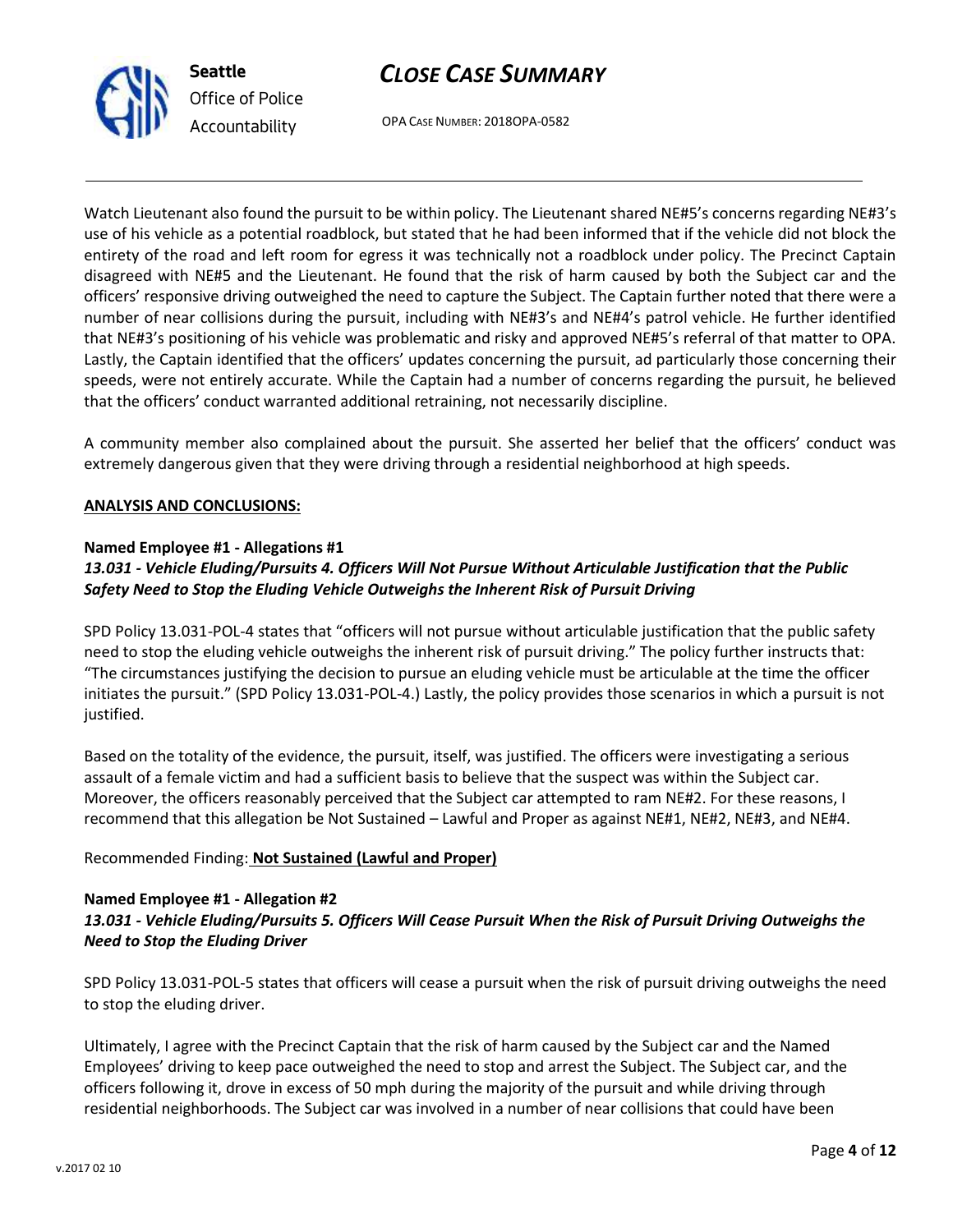

OPA CASE NUMBER: 2018OPA-0582

catastrophic for other innocent motorists. Moreover, and as the Complainant contended, pedestrians and children could have been present in the neighborhoods and, thus, could have been significantly at risk.

The above being said, I also agree with the Captain that the Named Employees' continued pursuit driving when they should have ceased based on the danger to the public does not warrant a Sustained finding. Instead, I recommend that NE#1, NE#2, NE#3, and NE#4 all receive the below Training Referral.

• **Training Referral**: NE#1, NE#2, NE#3, and NE#4 should be retrained as to the elements of SPD Policy 13.031- POL-5. These Named Employees should also be counseled by their chain of command concerning this incident. This counseling should include them being shown the Precinct Captain's analysis of their conduct, as well as the Department video of the pursuit. These Named Employees should be instructed to remain cognizant of the risks at issue when engaging in pursuits and especially those that arise when driving through a residential neighborhood. This retraining and associated counseling should be documented and this documentation should be maintained in an appropriate database.

Recommended Finding: **Not Sustained (Training Referral)**

#### **Named Employee #2 - Allegations #1**

### *13.031 - Vehicle Eluding/Pursuits 4. Officers Will Not Pursue Without Articulable Justification that the Public Safety Need to Stop the Eluding Vehicle Outweighs the Inherent Risk of Pursuit Driving*

For the same reasons as stated above (*see* Named Employee #1, Allegation #1), I recommend that this allegation be Not Sustained – Lawful and Proper.

Recommended Finding: **Not Sustained (Lawful and Proper)**

#### **Named Employee #2 - Allegation #2**

### *13.031 - Vehicle Eluding/Pursuits 5. Officers Will Cease Pursuit When the Risk of Pursuit Driving Outweighs the Need to Stop the Eluding Driver*

I recommend that this allegation be Not Sustained and refer to the above Training Referral. (See Named Employee #1, Allegation #2.)

Recommended Finding: **Not Sustained (Training Referral)**

### **Named Employee #2 - Allegation #3** *13.031 - Vehicle Eluding/Pursuits 7. Officers Must Notify Communications of Pursuits*

SPD Policy 13.031-POL-7 requires the officers notify communications of pursuits. The policy sets forth the information that must be provided, which includes the: reason for the pursuit; location; direction; description of suspect vehicle and suspect(s); speed; and traffic conditions (pedestrians and vehicles). (SPD Policy 13.031-POL-7.) The policy places the onus for these updates on the primary unit in the pursuit; however, once a secondary unit joins the pursuit, that unit becomes responsible for all further radio updates. (*Id*.)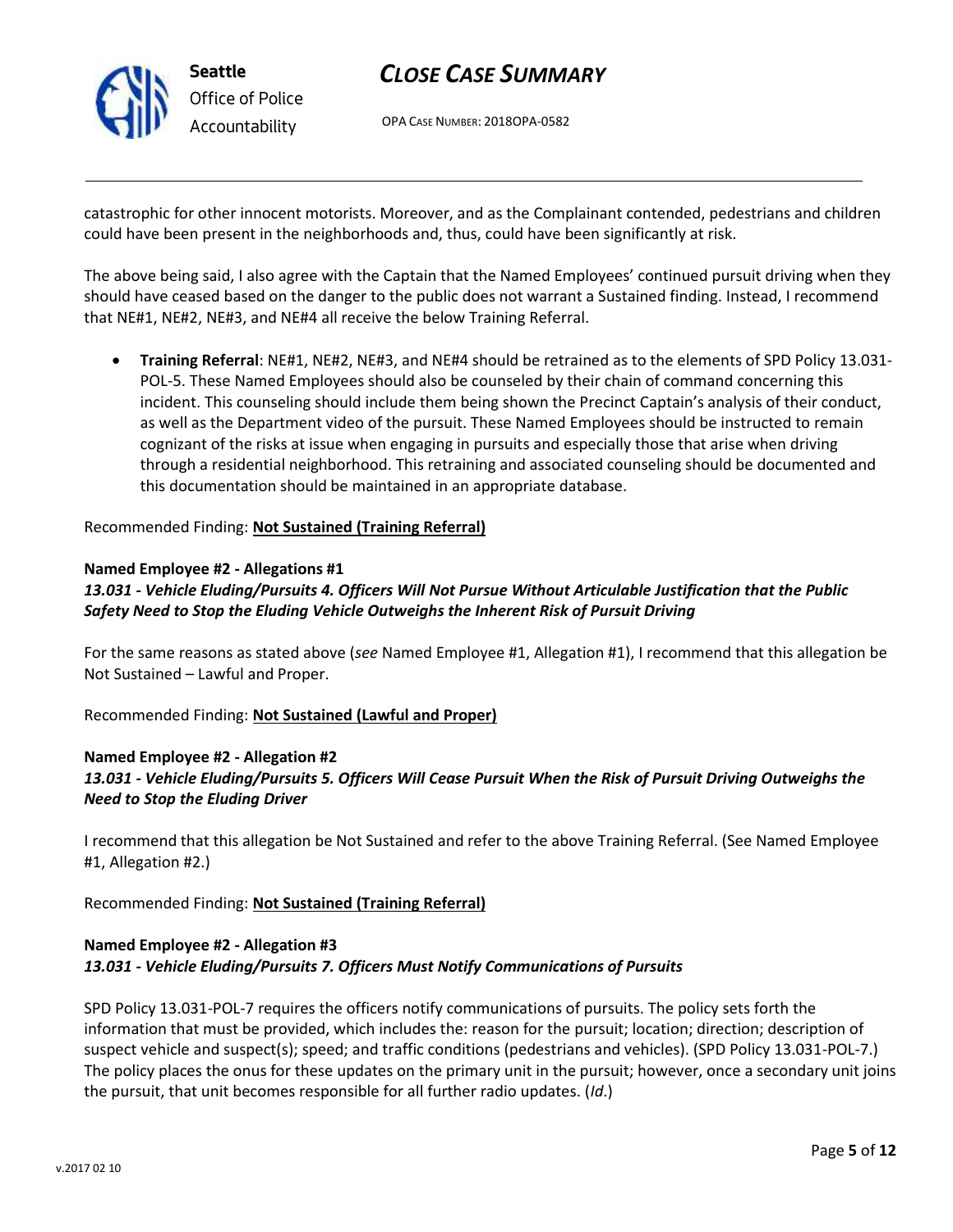

OPA CASE NUMBER: 2018OPA-0582

Here, NE#2 was initially the lead vehicle. At the beginning of the pursuit, he provided updates via radio. However, he did not do so with the level of specificity contemplated by the policy. Moreover, once NE#1 joined the pursuit – which was virtually immediately after it occurred – he rightfully took over communications. I further note, as the Precinct Captain identified, that the speeds of the pursuit were underestimated by the officers. While it is understandable that they could not perfectly estimate the Subject's car's speed, they should have been able to provide more accurate information regarding their own rates of travel.

Given the above, I believe that a Training Referral is appropriate.

• **Training Referral**: NE#2 should be counseled by his chain of command that, when involved in a pursuit, he must provide detailed and accurate updates to communications. The failure to do so represents a violation of policy. NE#2 should be instructed to more closely comply with this policy moving forward. This retraining and associated counseling should be documented and this documentation should be maintained in an appropriate database.

Recommended Finding: **Not Sustained (Training Referral)**

#### **Named Employee #3 - Allegations #1**

*13.031 - Vehicle Eluding/Pursuits 4. Officers Will Not Pursue Without Articulable Justification that the Public Safety Need to Stop the Eluding Vehicle Outweighs the Inherent Risk of Pursuit Driving*

For the same reasons as stated above (*see* Named Employee #1, Allegation #1), I recommend that this allegation be Not Sustained – Lawful and Proper.

Recommended Finding: **Not Sustained (Lawful and Proper)**

#### **Named Employee #3 - Allegation #2**

### *13.031 - Vehicle Eluding/Pursuits 5. Officers Will Cease Pursuit When the Risk of Pursuit Driving Outweighs the Need to Stop the Eluding Driver*

I recommend that this allegation be Not Sustained and refer to the above Training Referral. (See Named Employee #1, Allegation #2.)

Recommended Finding**: Not Sustained (Training Referral)**

#### **Named Employee #3 - Allegation #3**

### *13.031 - Vehicle Eluding/Pursuits 13. Intentional Vehicle-to-Vehicle Contacts Are Prohibited as Pursuit-Ending Tactics Except as Justified Under the Use of Force Policy*

SPD Policy 13.031-POL-13 states that "intentional vehicle-to-vehicle contacts are prohibited as pursuit-ending tactics except as justified under the use of force policy." The policy specifically identifies the following as intentional vehicle-to-vehicle contacts: PIT maneuvers; ramming; and roadblocks. (SPD Policy 13.031-POL-13.)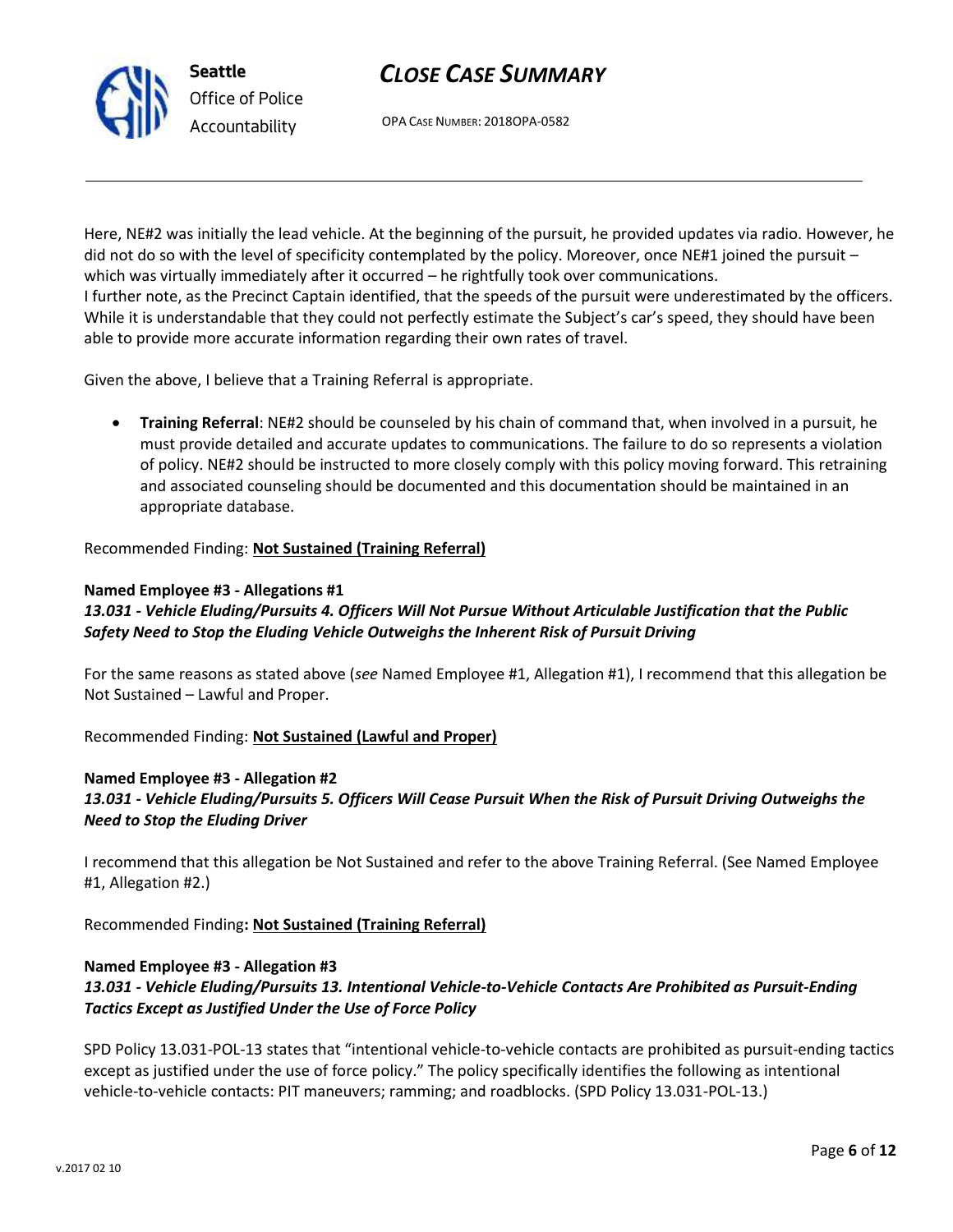



OPA CASE NUMBER: 2018OPA-0582

A threshold question here is whether NE#3's positioning of his patrol vehicle to partially block a street constituted a roadblock. During their review of the incident, NE#3's supervisors sought an opinion on this question from the Force Review Unit (FRU). They were informed that a roadblock existed when the vehicle blocked the entirety of the street, not just a portion. While OPA does not doubt and has no issue with this conclusion, OPA notes that this definition is not contained in policy. Moreover, OPA is unaware of whether the Department has explained this distinction in EVOC or other training. In OPA's opinion, this lack of clarity warrants the below Management Action Recommendation.

In addition, even if NE#3 did not use a roadblock here, OPA agrees with NE#3's chain of command that his positioning of his vehicle was ill-advised and dangerous. It nearly resulted in collisions with both the Subject car and NE#2 and NE#1. All could have been resulted in significant injuries, if not death, given the rates of speed and narrowness of the road. These concerns are addressed in the context of Allegation #8, below.

• **Management Action Recommendation**: The Department should define a roadblock in policy. Specifically, the Department should clarify whether a roadblock only exists where the vehicle blocks the entirety of the road or whether, in the alternative, a roadblock is present where the vehicle is blocking the majority of the road. Moreover, the policy should provide additional guidance as to when the use of a roadblock is appropriate.

#### Recommended Finding: **Not Sustained (Management Action)**

#### **Named Employee #3 - Allegations #4** *8.300-POL-7 Use of Force – VEHICLE-RELATED FORCE TACTICS 4. Officers Will Use Vehicle-Related Force Tactics Only When Objectively Reasonable.*

SPD Policy 8.300-POL-7 concerns vehicle-related force tactics and states that such tactics may only be used when objectively reasonable. The policy discusses three types of vehicle-related force tactics, which include: PIT maneuvers and the use of stop sticks. (SPD Policy 8.300-POL-7.) This policy has since been amended to include reference to ramming. However, neither the old nor the new version of this policy discusses roadblocks. This is the case even though this is a vehicle-related force tactic that officers are apparently trained on and that officers use. As such, OPA issues the below Management Action Recommendation.

• **Management Action Recommendation**: OPA recommends that SPD modify the new 8.300-POL-6 to include reference to roadblocks and to classify that maneuver as a vehicle-related force tactics that may only be used when objectively reasonable under the totality of the circumstances.

Recommended Finding: **Not Sustained (Management Action)**

#### **Named Employee #3 - Allegation #5** *8.300-POL-7 Use of Force – VEHICLE-RELATED FORCE TACTICS 4. Officers Will Use Vehicle-Related Force Tactics Only When Objectively Reasonable.*

I recommend that this allegation be Not Sustained and refer to the below Training Referral. (See Named Employee #3, Allegation #8.)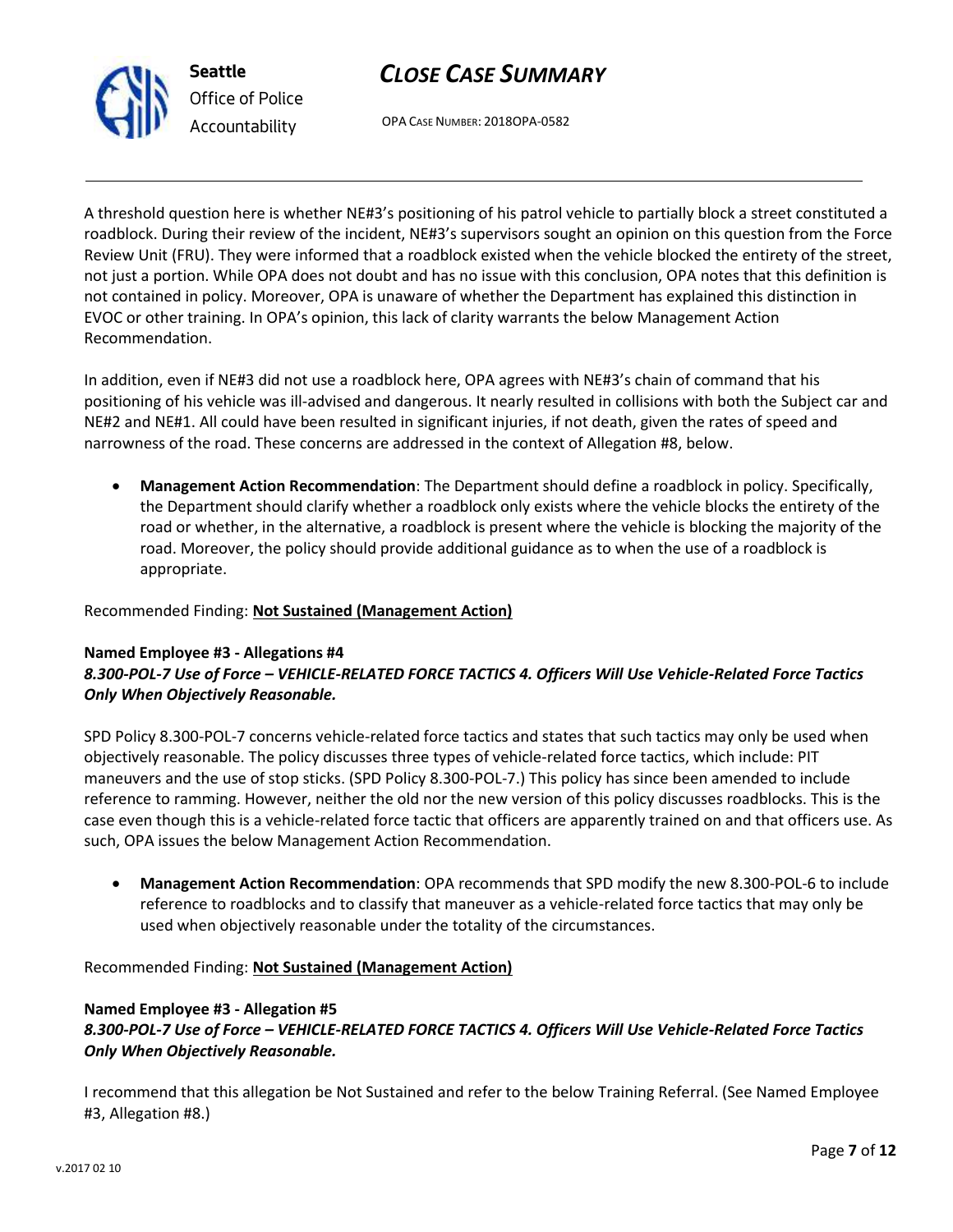

OPA CASE NUMBER: 2018OPA-0582

Recommended Finding: **Not Sustained (Training Referral)**

#### **Named Employee #3 - Allegation #6**

#### *16.090 - In-Car and Body-Worn Video 5. Employees Recording Police Activity b. When Employees Record Activity*

SPD Policy 16.090-POL-1(5) concerns when Department employees are required to record police activity. SPD Policy 16.090-POL-1(5)(b) sets forth the categories of activity that must be recorded. SPD Policy 16.090-POL-1(7) requires that Department employees document the existence of video or the reason for the lack of video. Officers are required to note the failure to record in an update to the CAD Call Report, as well as to provide an explanation for the lack of a recording in an appropriate report. (SPD Policy 16.090-POL-1(7).)

Both NE#3 and NE#4 failed to timely activate their Body Worn Video (BWV) during the incident. This was the case even though they were indisputably required to do so. Moreover, neither officer satisfied the requirement that they self-report and document the failure to timely activate. The officers acknowledged that this was contrary to policy. NE#3 explained that his failure to timely activate was based, at least in part, on the fact that he was actively emergency driving. NE#4, who was the passenger, said that he simply forgot.

While the failure to timely record video constituted a technical violation of policy, I recommend that NE#3 and NE#4 receive Training Referrals rather than Sustained findings. I base this on the officers' acceptance of responsibility, the exigent nature of this incident, and the fact that they did record the entirety of their law enforcement activities on In-Car Video (ICV).

• **Training Referral**: NE#3 and NE#4 should be retrained as to the requirements of SPD Policies 16.090-POL-1(5) and 16.090-POL-1(7). They should be reminded of the requirement to timely activate BWV and counseled concerning their failure to do so here. They should further be instructed concerning the requirement that they self-report and document the untimely activation. The officers should be informed that, had they done so here, this allegation would have been classified as a Supervisor Action instead of being subject to a full investigation. This retraining and associated counseling should be documented and this documentation should be maintained in an appropriate database.

Recommended Finding: **Not Sustained (Training Referral)**

#### **Named Employee #3 - Allegations #7**

### *16.090 - In-Car and Body-Worn Video 7. Employees Will Document the Existence of Video or Reason for Lack of Video*

I recommend that this allegation be Not Sustained and refer to the above Training Referral. (See Named Employee #3, Allegation #6.)

Recommended Finding: **Not Sustained (Training Referral)**

#### **Named Employee #3 - Allegation #8**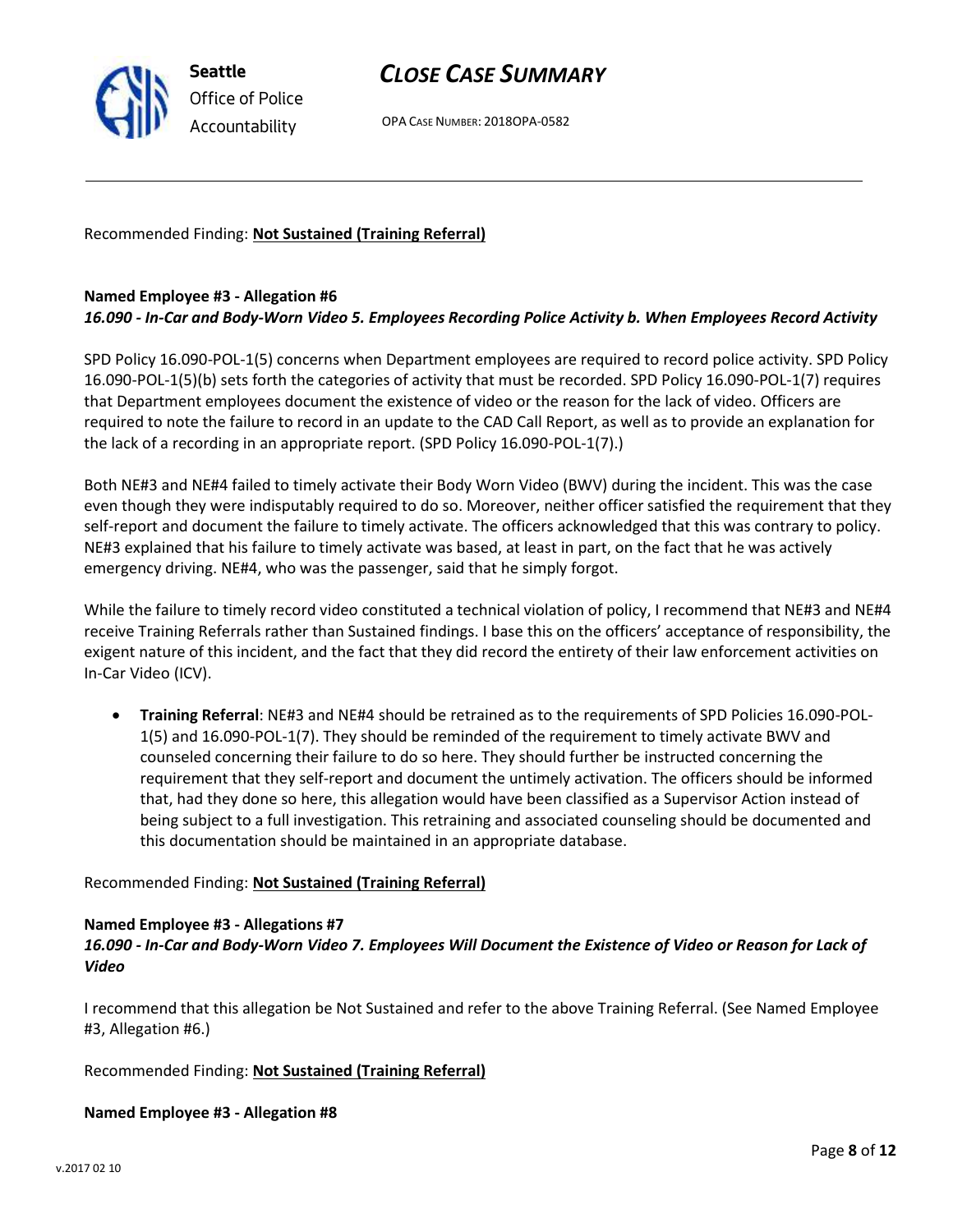v.2017 02 10

## *CLOSE CASE SUMMARY*

OPA CASE NUMBER: 2018OPA-0582

### *8.200 - Using Force 1. Use of Force: When Authorized*

SPD Policy 8.200(1) requires that force used by officers be reasonable, necessary and proportional. Whether force is reasonable depends "on the totality of the circumstances" known to the officers at the time of the force and must be balanced against "the rights of the subject, in light of the circumstances surrounding the event." (SPD Policy 8.200(1).) The policy lists a number of factors that should be weighed when evaluating reasonableness. (*See id*.) Force is necessary where "no reasonably effective alternative appears to exist, and only then to the degree which is reasonable to effect a lawful purpose." (*Id*.) Lastly, the force used must be proportional to the threat posed to the officer. (*Id*.)

Regardless of whether NE#3 used a roadblock as contemplated by policy, his actions still must have been objectively reasonable to be appropriate under Department policy.

As discussed above, the maneuver utilized by NE#3 was extremely risky. At the time, the Subject car and the pursuing patrol vehicle were driving in excess of 50 mph on narrow residential streets with cars parked on each side. NE#3 positioned his patrol vehicle blocking the majority of the road and leaving only a narrow lane for egress. The Subject car swerved around NE#3's vehicle, almost striking it. NE#2 pulled sharply to the left, also almost striking NE#3's vehicle. Had either collided with the vehicle, it could have resulted in substantial, if not deadly, injuries. Even though the Subject was being sought for a serious crime – felony assault, the risk of harm and injury simply does not appear, in OPA's opinion, to have been proportional under the circumstances.

That being said, OPA does not believe that a Sustained finding is warranted for several reasons. First, there is a lack of clarity within SPD policy as to whether NE#3 used a roadblock and, for that matter, when the use of roadblock is appropriate. Second. NE#3 technically did not actually affirmatively use force – instead, he left his patrol vehicle stationary and in front of oncoming vehicles. Third, I believe that NE#3 genuinely thought that he was doing the right thing by positioning his car in that fashion. Fourth, no actual harm or injury was caused by the maneuver, even if it was close. Accordingly, OPA recommends that NE#3 receive the below Training Referral.

• **Training Referral**: NE#1 should receive additional training concerning pursuit ending vehicle tactics and vehicle-related force tactics. He should specifically receive additional instruction concerning roadblocks and when it is appropriate to use such a maneuver. NE#3 should be counseled concerning his actions in this case. His chain of command should discuss the danger that flowed from the maneuver he used and discuss other courses of action that may have been more appropriate under the circumstances. This retraining and associated counseling should be documented and this documentation should be maintained in an appropriate database.

Recommended Finding: **Not Sustained (Training Referral)**

#### **Named Employee #3 - Allegation #9**

### *13.010 - Collisions Involving Department Vehicles 2. Officers Shall Document All Collisions Involving Department Employees*

SPD Policy 13.010-POL-2 states that officers shall document all collisions involving Department employees. SPD Policy 13.010-TSK-1 sets forth the practicalities of how an officer is to do so.

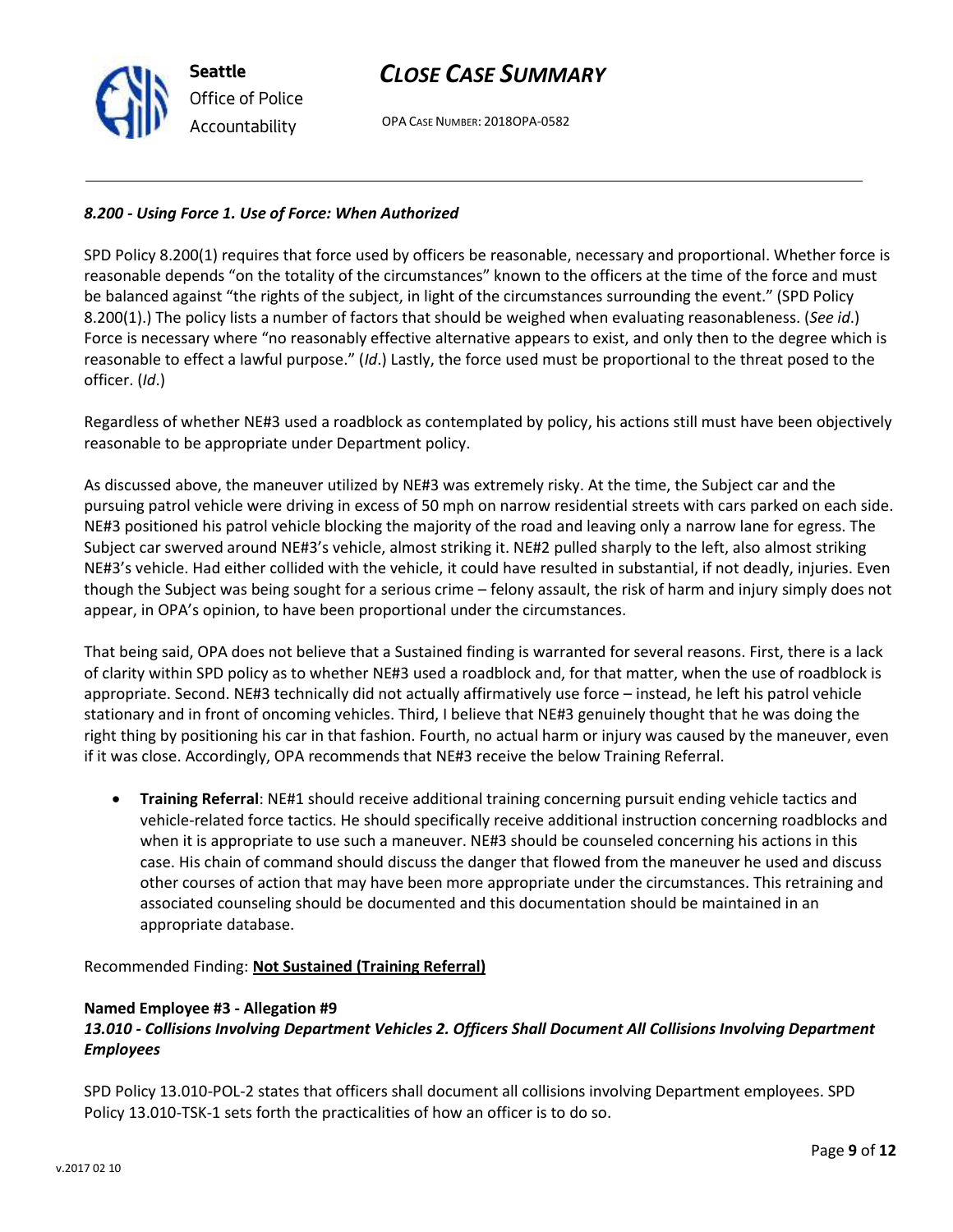OPA CASE NUMBER: 2018OPA-0582

At his OPA interview, NE#3 explained that he was unclear whether the Subject car actually made contact with his patrol vehicle. He stated that he informed NE#5 of the possibility of such contact and intended to write a report. He was later informed, however, by NE#5 that she and the Lieutenant had reviewed video of the incident and determined that there was no evidence establishing that the collision ever occurred. NE#5 instructed NE#3 that no paperwork was required and, as such, he did not complete a report.

When NE#3 was told by his supervisor that he did not need to write a report, he was entitled to rely on her direction. Given this, I recommend that this allegation be Not Sustained – Lawful and Proper.

## Recommended Finding: **Not Sustained (Lawful and Proper)**

### **Named Employee #3 - Allegation #10** *13.010-TSK-1 Department Employee Involved in a Collision*

For the same reasons as stated above (*see* Named Employee #3, Allegation #9), I recommend that this allegation be Not Sustained – Lawful and Proper.

Recommended Finding: **Not Sustained (Lawful and Proper)**

### **Named Employee #4 - Allegations #1** *16.090 - In-Car and Body-Worn Video 5. Employees Recording Police Activity b. When Employees Record Activity*

I recommend that this allegation be Not Sustained and refer to the above Training Referral. (See Named Employee #3, Allegation #6.)

Recommended Finding**: Not Sustained (Training Referral)**

## **Named Employee #4 - Allegation #2**

*16.090 - In-Car and Body-Worn Video 7. Employees Will Document the Existence of Video or Reason for Lack of Video*

I recommend that this allegation be Not Sustained and refer to the above Training Referral. (See Named Employee #3, Allegation #6.)

Recommended Finding: **Not Sustained (Training Referral)**

## **Named Employee #4 - Allegation #3**

### *5.002 - Responsibilities of Employees Concerning Alleged Policy Violations 6. Employees Will Report Alleged Violations*

Given the confusion with the policy discussed above and the fact that it was unclear whether NE#3's utilized a roadblock, I cannot find that NE#4 violated policy when he failed to identify that NE#3 engaged in potential misconduct. Moreover, even with regard to the reasonableness of the maneuver that NE#3 did use, given the



**Seattle**

*Office of Police Accountability*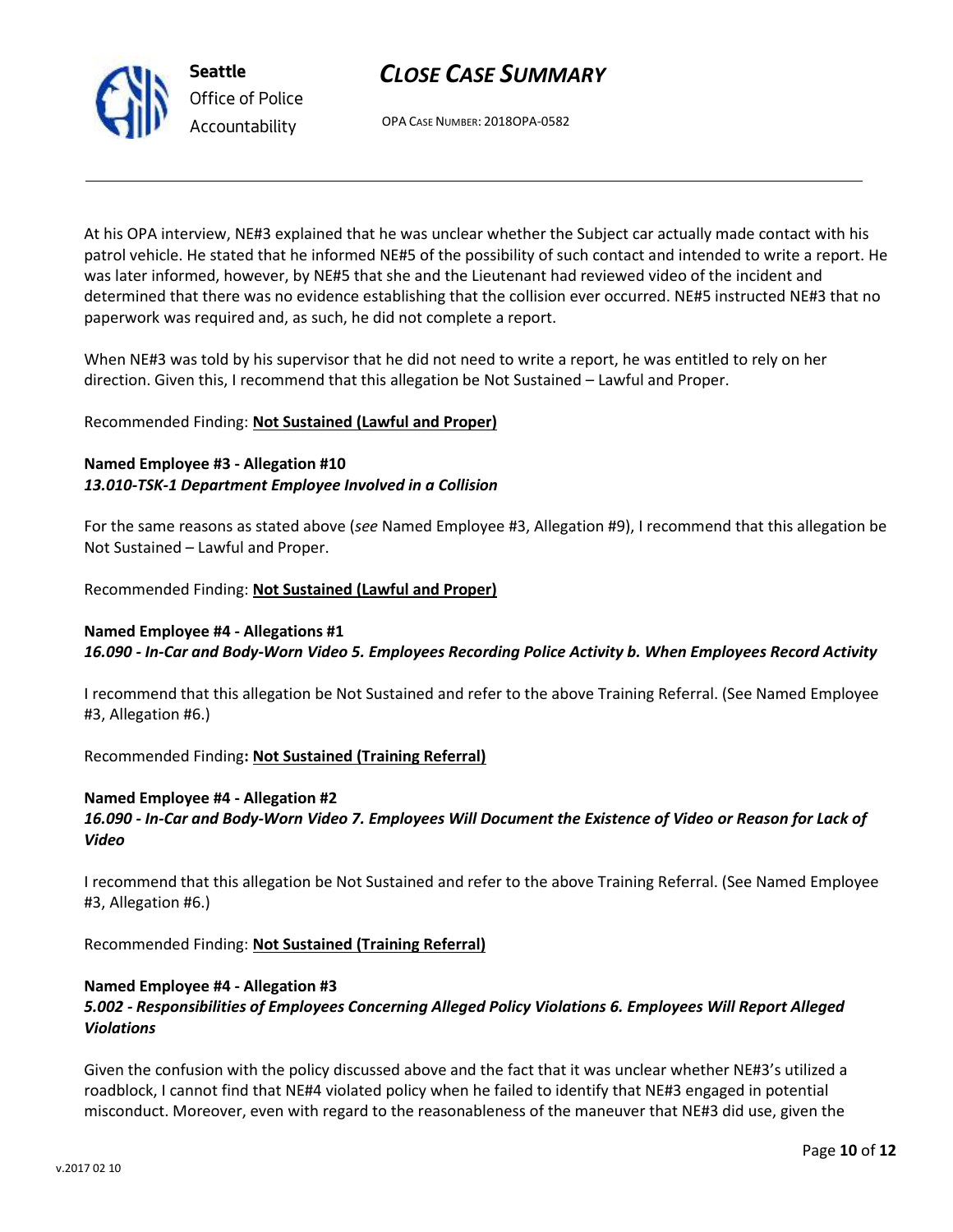

**Seattle** *Office of Police Accountability*

# *CLOSE CASE SUMMARY*

OPA CASE NUMBER: 2018OPA-0582

different evaluations of its appropriateness by the officers' chain of command, NE#4 did not violate policy when he failed to report NE#3's conduct to a supervisor or OPA, as I do not think a reasonable officer in his place would have done so.

For these reasons, I recommend that this allegation be Not Sustained – Lawful and Proper.

#### Recommended Finding: **Not Sustained (Lawful and Proper)**

#### **Named Employee #4 - Allegations #4**

### *13.031 - Vehicle Eluding/Pursuits 4. Officers Will Not Pursue Without Articulable Justification that the Public Safety Need to Stop the Eluding Vehicle Outweighs the Inherent Risk of Pursuit Driving*

For the same reasons as stated above (*see* Named Employee #1, Allegation #1), I recommend that this allegation be Not Sustained – Lawful and Proper.

Recommended Finding: **Not Sustained (Lawful and Proper)**

#### **Named Employee #5 – Allegation #1**

### *8.400 - Use of Force Reporting and Investigation 3. The Sergeant Will Review the Incident and Do One of the Following:*

SPD Policy 8.400-POL-3 sets forth the responsibilities of a Sergeant to review an incident, determine whether force occurred, and, if so, to properly classify that force and to ensure that it is throughout reported on. This allegation was classified against NE#5 based on her apparent failure to recognize that NE#3's vehicle tactic constituted a use of force and to ensure that NE#3 generated a use of force report.

NE#5 told OPA that she discussed this matter with her Lieutenant and they determined that, based on advice provided by the FRU, the maneuver used by NE#3 was not a roadblock. Accordingly, they did not think that it constituted a use of force and they made the decision that no report needed to be generated. As indicated above, the policy concerning what constitutes a roadblock is unclear and I do not fault either NE#5 or her Lieutenant for relying on the information provided by FRU.

Moreover, NE#5 was permitted to act consistent with her Lieutenant's direction that no force had been used by NE#3 and no report needed to generated. As such, she did not violate policy here and I recommend that this allegation be Not Sustained – Lawful and Proper.

Recommended Finding: **Not Sustained (Lawful and Proper)**

#### **Named Employee #5 – Allegation #2**

### *13.010 - Collisions Involving Department Vehicles 13.010-TSK-3 Patrol or Traffic Sergeant Investigating an Employee-Involved Collision*

SPD Policy 13.010-TSK-3 sets forth the responsibilities of a Sergeant when investigating an employee-involved collision.